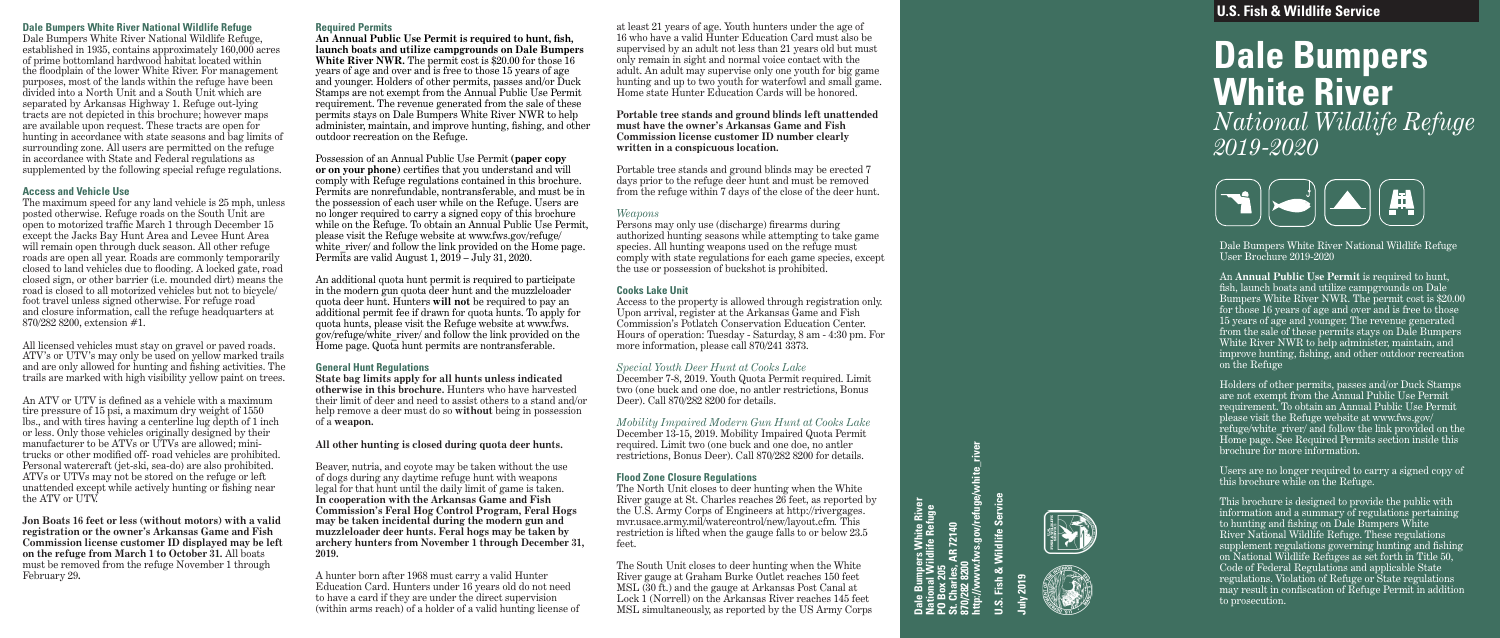of Engineers at http://rivergages.mvr.usace.army.mil/ watercontrol/new/layout.cfm . This restriction is lifted when the White River gauge at Graham Burke Outlet falls to or below 148 feet MSL (28 ft.) and the gauge at the Arkansas Post Canal at Lock 1 (Norrell) on the Arkansas River falls to or below 143 feet MSL.

For safety reasons, quota deer hunts will adhere to a more restrictive flood zone closure that is explained on the actual quota hunt permit cards. SEE INFORMATION ON QUOTA HUNT PERMITS FOR MORE DETAILS.

#### **Check Stations**

During the modern gun quota deer hunt, refuge staff will randomly collect biological data. Collection of this information is necessary to inform management decisions.

For all deer and turkey harvested on the refuge, the hunter will immediately (prior to moving the animal) complete the hunting license kill information. All big game taken on the South Unit must be recorded as zone 145 and North Unit must be recorded as zone 146. Out-lying tracts are the same zone number of the surrounding state zone. Call 866/305 0808 or visit *https://ar-web.s3licensing.com*  to check your deer or turkey within 24 hours of harvest.

#### **Deer**

State Deer "Zone 9" bag limit applies and either sex with no antler restrictions (Button bucks will be checked as bucks). **The total number of bucks that may be harvested through a combination of all refuge hunts is two.** Only four deer total may be taken from a combination of both units of the refuge.

#### *Archery Deer*

North Unit: October 1, 2019–January 31, 2020.

South Unit: October 1, 2019–December 31, 2019.

#### *Muzzleloader Deer*

North & South Unit Quota Hunt: October 19-21, 2019. Limit one deer (either sex)

North Unit Only: October 22-25, 2019. Limit one buck

### *Modern Gun Deer Youth Hunt*

North and South Unit: November 2-3, 2019. Limit one deer (either sex)

#### *Modern Gun Deer*

North and South Unit Quota Hunt: November 9-11, 2019. Limit one deer (either sex)

North Unit Only: November 12-13, 2019. Limit one buck

#### **Waterfowl**

Duck hunting is permitted until 12 noon. Retriever dogs are permitted. Only portable blinds are permitted. Blinds, blind material, and decoys must be removed from the refuge by 1 pm each day.

#### **Waterfowl hunting is closed on the White River from Holly Lake downstream to Benzal Bridge.**

To possess, or take or attempt to take waterfowl with the use of, any simulated wing movement decoy or any decoy other than an artificial decoy that imitates the appearance of waterfowl: contains no moving parts or electrical components; and is not subjected to any artificial means that makes it appear to move, splash or cause ripples is prohibited. Exception: Manually operated 'jerk strings' may be used to simulate decoy movement.

**North Unit:** Open statewide duck season, and youth hunt day(s). Coot may be taken if in season. **Waterfowl hunters may not enter the refuge until 8 pm the evening before the hunt.**

Hunting with the aid of or possession of bait, salt or ingestible attractant.

Use of dogs from any gravel roadway during squirrel or raccoon hunts.

Waterfowl hunting on Kansas Lake Area is prohibited.

**South Unit:** CLOSED, **EXCEPTION:** JACKS BAY HUNT AREA open every Tuesday, Thursday, Saturday, Sunday and youth hunt day(s) of the statewide duck season. Coot may be taken if in season. **Waterfowl hunters may not enter the refuge until 4 am the morning of the hunt.**

Firearms hunting from or across roadways, campgrounds, levees, and maintained utility rightsof-way. (Exception: Waterfowl may be hunted in these areas when flooded.)

Loud noise in campgrounds after 10 pm, including generators.

Not occupying campsites on a daily basis.

Camping for any reason other than wildlife dependent activities.

**LEVEE HUNT AREA: Open every Monday, Wednesday, and Friday and youth hunt day(s) of the statewide duck season.** Coot may be taken if in season. **Waterfowl hunters may not enter the refuge until 4 am the morning of the hunt.** Levee hunt area may ONLY be accessed from the White River Levee. Vehicles must travel on gravel roads. Vehicles must park at the end or along the shoulder of gravel roads. Walk-in or non-motorized boats only.

> Fires left unattended; fires not extinguished upon final departure.

- $\Box$  Possession of a loaded hunting weapon within 100 yards of a campground.
- n Chaining or tying dogs to trees in campgrounds.

#### **Furbearer**

**North Unit:** 12 noon, November 16, 2019 – 12 noon, January 31, 2020. Dogs may be utilized from sunset to sunrise only.

**South Unit:** 12 noon, December 1, 2019 – 12 noon, December 15, 2019. Dogs may be utilized from sunset to sunrise only.

**Both Units:** Taking of any furbearing animal is limited to archery, rimfire weapons and shotguns.

| Furbearer (trapping): North Unit only. February 1, 2020<br>- February 29, 2020. Must obtain Special Use Permit from<br>Refuge Headquarters at St. Charles: 870/282 8200 |                                                                                                                                                                                                       |  |  |  |
|-------------------------------------------------------------------------------------------------------------------------------------------------------------------------|-------------------------------------------------------------------------------------------------------------------------------------------------------------------------------------------------------|--|--|--|
| <b>South Unit is closed to furbearer trapping.</b>                                                                                                                      |                                                                                                                                                                                                       |  |  |  |
| <b>Rabbit and Squirrel</b><br><b>North Unit:</b> September 1, 2019 – January 31, 2020.<br>Dogs are allowed December 1, 2019 - January 31, 2020.                         |                                                                                                                                                                                                       |  |  |  |
|                                                                                                                                                                         | South Unit: September 1, 2019 - November 30, 2019. No<br>dogs allowed.                                                                                                                                |  |  |  |
| <b>Turkey</b><br>Fall gun and Archery: Closed                                                                                                                           |                                                                                                                                                                                                       |  |  |  |
| Turkey – North and South Units: Same as state 2019<br>season for surrounding zone. Bag Limit of 1 Legal<br>Turkey. Non-toxic shot required.                             |                                                                                                                                                                                                       |  |  |  |
| Bear season closed on all refuge lands including<br>cooperatively managed tracts.                                                                                       |                                                                                                                                                                                                       |  |  |  |
| ▄                                                                                                                                                                       | <b>Prohibited Acts</b><br>Commercial guiding for the take of wildlife or fish.                                                                                                                        |  |  |  |
|                                                                                                                                                                         | No person shall utilize the service of a guide, guide<br>service, outfitter, club, organization or other person<br>who provides equipment, services, or assistance on the<br>refuge for compensation. |  |  |  |
| ш                                                                                                                                                                       | Cutting, painting or defacing trees.                                                                                                                                                                  |  |  |  |
| a a                                                                                                                                                                     | The use of horses or mules.                                                                                                                                                                           |  |  |  |
| ш                                                                                                                                                                       | Unleashed dogs if not actively hunting.                                                                                                                                                               |  |  |  |
| ٠                                                                                                                                                                       | Wood or charcoal fires outside designated<br>campgrounds.                                                                                                                                             |  |  |  |
|                                                                                                                                                                         | Littering (including, but not limited to shotgun shell<br>hulls and cigarette butts).                                                                                                                 |  |  |  |
|                                                                                                                                                                         | Operating an ATV or UTV without a valid state drivers<br>license.                                                                                                                                     |  |  |  |
|                                                                                                                                                                         | Beginning November 01, boating in the Jacks Bay<br>Hunt Area and Levee Hunt Area, except from 4 am to<br>1 pm on waterfowl hunt days.                                                                 |  |  |  |
|                                                                                                                                                                         | Operating an ATV/UTV on gravel roads.                                                                                                                                                                 |  |  |  |
|                                                                                                                                                                         | Searching for or removal of artifacts, objects of                                                                                                                                                     |  |  |  |

antiquity or other value.

n Personal items (i.e. game cameras, weapons, , etc.) left unattended.

n Marking trails with materials other than biodegradable paper flagging or reflective tape/tacks.

n Possession of alcoholic beverages while engaged in a hunting activity.

n Open alcoholic beverages on roadways, boat ramps, ATV trails and parking areas.

n Cutting shooting lanes or other manipulation of vegetation or hunting in such areas.

n Possession of lead shot or shot containing lead by hunters using shotguns.

All forms of man-deer drives.

n Driving or screwing any object into a tree or to hunt from a tree in which an object has been driven or screwed.

Use of drones

Camping in non-designated campgrounds (see map).

n Persons camping and/or physical camps staying longer than 14 days during any 30 consecutive day period.

#### **Commercial Uses**

A refuge Special Use Permit is required for all commercial activities.

#### **Camping**

Camping is permitted only in designated campgrounds and dates as listed in map legend. For a list of nearby private campgrounds visit our website: *www.fws.gov/refuge/white\_ river/*

Down wood may be gathered for use as firewood at campsites. To prevent the spread of harmful invasive insects, please do not bring firewood from elsewhere. Campers are required to remove all of their trash from the refuge. **In an effort to reduce damage to mowers, please remove rock fire rings upon departure from camp grounds.**  Campers must stay within the area blazed with white paint in designated camping areas.

#### **Sport Fishing and Frogging Regulations**

Fishing is permitted year round in LaGrue, Essex, Prairie, Scrubgrass & Brooks Bayous, Big Island Chute, Moon and Belknap Lakes next to Arkansas Highway 1, Indian Bay, the Arkansas Post Canal and adjacent drainage ditches, those borrow ditches located adjacent to the west bank of that portion of the White River Levee north of the Graham Burke pumping station, and all refuge owned waters located north of Arkansas Highway 1. All other refuge waters are open to sport fishing from March 1 through November 30 unless posted otherwise.

Frogging is permitted on all refuge owned waters open for sport fishing as follows: South Unit, frogging is permitted from the beginning of the state season through November 30; North Unit, frogging is permitted for the entire state season.

#### **Mobility-impaired Users**

Individuals with a State issued Mobility Impaired Access Permit may apply for a permit allowing the use of ATV's in accordance with Special Use Permit guidelines. For more information, please call the refuge at 870/282 8200.

#### **Our Visitor Center is Open**

Monday – Friday, 8 am – 4 pm.

**For general refuge information please call 870/282 8200 To report violations call 870/509 3549 or 870/946 5975.**

**Please don't litter.**